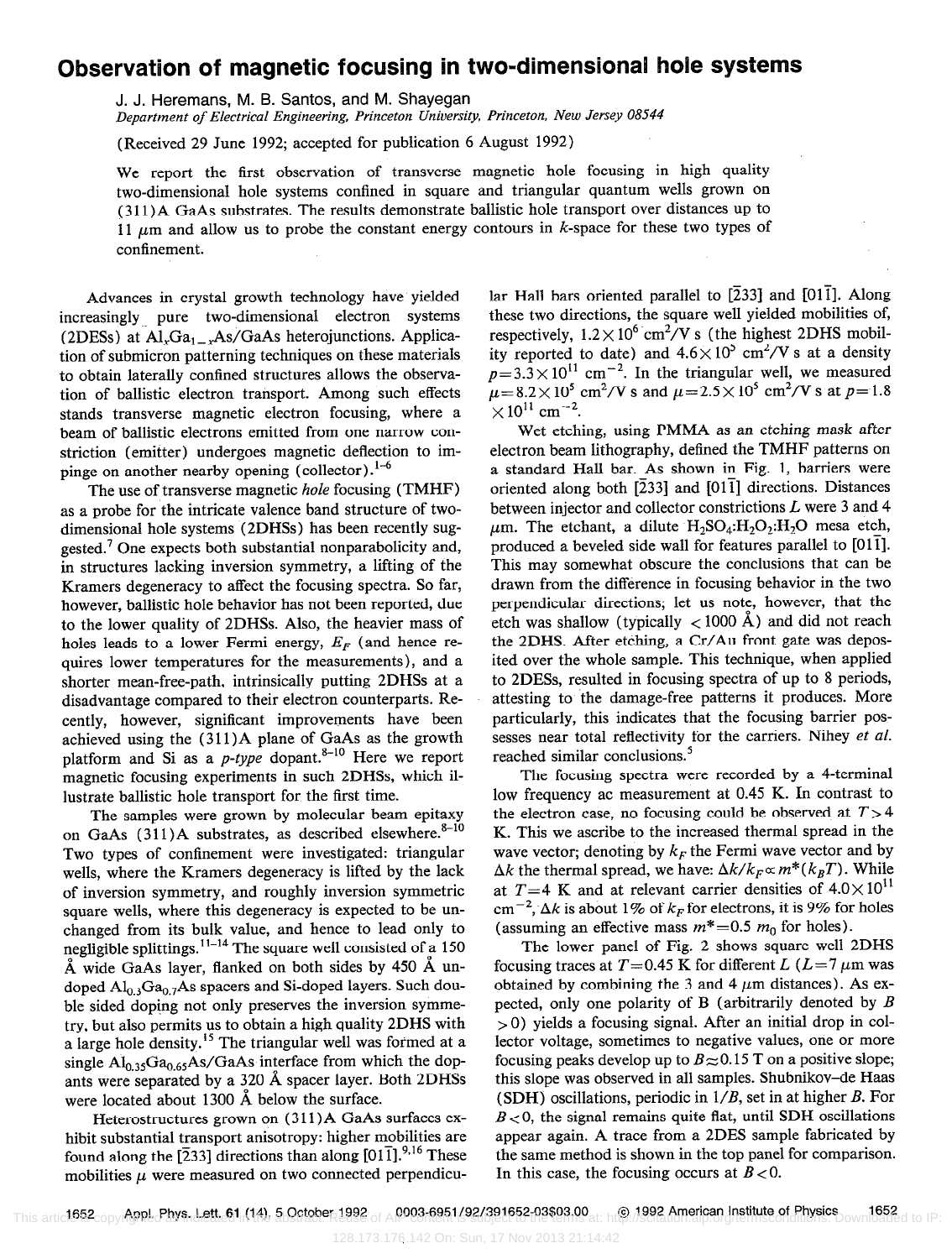

FIG. 1. Schematic of the TMHF pattern; thick black lines represent the wet etched regions. As an example, the probe configuration for a focusing distance  $L = 3 \mu m$  in the [011] direction is shown. A total of 6 different combinations can be achieved:  $L=3, 4$ , and 7  $\mu$ m in two crystallographic directions.

The lithographic width  $W$  of the injector and collector constrictions in our sample was  $1 \mu m$ , too large to qualify these as point contacts, even after accounting for the side wall depletion layer. As a result, interference phenomena as observed by van Houten et  $al$ <sup>1</sup> are absent. The relatively large  $W/L$  also accounts for the fact that few focusing



FIG. 2. Lower panel: TMHF results for the hole square well  $(p=4.1$  $\times$ 10<sup>11</sup> cm<sup>-2</sup>) with the focusing barrier along the [011] direction. The vertical axis denotes the measured voltage at the collector divided by the injected current (scales are offset for clarity); (a)  $L=3 \mu m$ ; (b)  $L=4$  $\mu$ m; (c)  $L=7 \mu$ m. Upper panel: same for a conventional electron heterostructure ( $n=5.9\times 10^{11}$  cm<sup>-2</sup>) at  $L=5 \mu$ m.

peaks appear: once the cyclotron orbit fits into  $W$ , the focusing effect vanishes.

In a semiclassical approximation, valid for weak magnetic fields, the first peak in the focusing spectrum corresponds to a B where the cyclotron orbit diameter  $D_c$  is equal to L. Subsequent peaks appear at fields where  $L/D_c$ equals integer numbers, resulting in a signal periodic in  $B$ with period  $B_f = (2\hbar/e) (k_F/L)$ . For nonparabolic and anisotropic bands this expression retains its validity if  $k_F$  denotes the Fermi surface k-vector in the direction perpendicular to the focusing barrier.

The front gate on our sample allowed us to change the density and hence the position of the Fermi level. Using the B-field at the first peak to obtain  $k_F$ , we found that in the range of densities investigated, from  $3.3 \times 10^{11}$  to  $4.5 \times 10^{11}$  $cm^{-2}$ , and to within the 5% accuracy of our data, the measured  $B_f$  are the same for both [233] and [011] directions and correspond to the  $k_F$  value calculated from  $p$ assuming an isotropic dispersion, i.e., from  $k_F=(2\pi p)^{1/2}$ . The density  $p$  was obtained from standard magnetotransport measurements performed on a Hall bar in the [233] direction, located under the same front gate. A comparison of the SDH data at low and high fields in this Hall bar tells us that the Kramers degeneracy is not resolved at low  $B$ , as expected for an inversion symmetric square well.<sup>12</sup> Thus, from the TMHF and SDH data, we conclude that the square well has close to circular constant energy cross sections, resembling the free hole case. Such isotropic dispersion implies that the mobility anisotropy cannnot result from band structure effects; it has indeed been suggested that its origin lies in growth induced corrugations with channels along the  $[233]$  direction.<sup>16</sup>

Our observation of a circular Fermi surface cross section is not consistent with the band structure anisotropy expected from calculations for 2DHSs in the GaAs {IOO} planes.<sup>7,13,14</sup> According to these calculations, anisotropy should become noticeable for a 150  $\AA$  square well at about  $k_F \approx 1 \times 10^6$  cm<sup>-1</sup>. At  $k_F \approx 1.7 \times 10^6$  cm<sup>-1</sup>, as in our sample, the calculated dispersions indicate that the Fermi surface wave vector in the  $\langle 010 \rangle$  directions is about 15% smaller than  $(2\pi p)^{1/2}$  for the heavy hole band; this should be observable in our TMHF experiments. The band structure in the (311) plane, however, can be quite different from that in the { 100) planes; in fact, our preliminary calculations based on the formalism of Ref. 17 suggest that the former shows less anisotropy than the latter and that the 4-fold symmetry of the  ${100}$  planes is approximately preserved in the (311) dispersion. This brings our experimental results in better agreement with theory.

In Fig. 3 we show a semilogarithmic plot of the amplitude ( $R_{\text{max}}$ ) of the first focusing peak versus L, produc ing a straight fit to  $R_{\text{max}} \propto e^{-\frac{L}{d}}$  over one order of magnitude. As first noted by Spector *et al*.,<sup>2</sup> the decay length,  $l_d$ obtained from such a fit can be related to a "focusing mean-free-path,"  $l_f = l_d \pi/2$ , where the factor  $\pi/2$  accounts for the orbit's semicircular shape. In this sample, at  $p=4$ .  $\times 10^{11}$  cm<sup>-2</sup>, we determine  $I_f \approx 3 \mu$ m, approximately equal for the focusing barrier parallel to both  $[233]$  and  $[01\bar{1}]$ . Thus, while the mobility along  $\overline{[233]}$  is about 2.6 times

This artiqissa copy**Appi: Phys. Lett. Vol. 61, No. 14, 5 October 1992** ontent is subject to the terms at: http:/**Reremans, Santos, and Shayegan**Down**1653** d to IP: 128.173.176.142 On: Sun, 17 Nov 2013 21:14:42